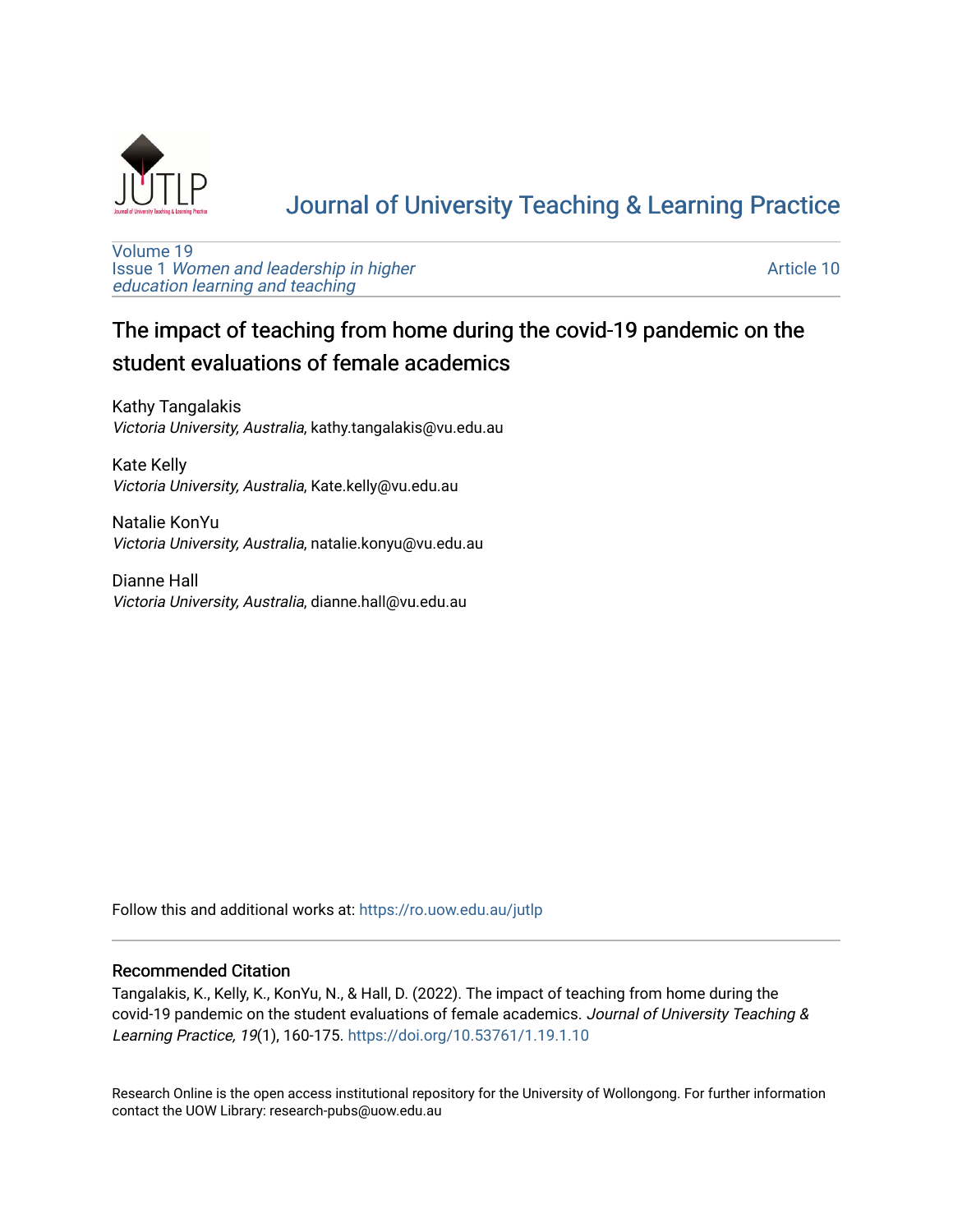## The impact of teaching from home during the covid-19 pandemic on the student evaluations of female academics

## **Abstract**

Student Evaluation of Teaching (SET) results play an important role in academic staff performance evaluation, but also in promotion processes. However, there is much evidence to suggest that the SET used in most universities across the Anglosphere has traditionally penalised female academics. As universities manage the recovery phase of the COVID-19 pandemic, they will also need to take into account the effect of remote teaching on the validity of student evaluation data. Given SET are critical to promotion success, it is important to then understand the gendered effect of remote teaching on student evaluations. We aimed to evaluate how intrusions of family life, academics' home environment and competence with remote teaching technology of female academics were viewed by students and if there were noticeable differences in SET data. We analysed 22,485 SET data over 2019 (pre-COVID, face-to-face teaching) and 2020 (COVID-lockdowns, remote teaching) for female and male academics, matched with student gender, in the multidisciplinary First Year College at Victoria University, Melbourne Australia. Our results showed that there were no differences in the score ratings for teacher gender. However, the qualitative data showed that whilst overall there were overwhelmingly positive comments for both male and female teachers, there was an increase in the negative comments on teaching style by male students toward their female teachers during remote teaching and overall more comments relating to attitude. We speculate that this would have a negative impact on the confidence of teaching-intensive female academics hindering their leadership aspirations and career progression in academia.

## Practitioner Notes

- 1. Addresses the need for a more nuanced investigation into the kinds of negative commentary received by female academics in SET and its potential impact on career trajectory
- 2. Provides insight into how specific commentary may affect women academics and their teaching practice
- 3. Builds on the existing international research into SET data and gender bias
- 4. Synthesizes new data on the impact of Covid-related lockdowns and teaching and learning into the existing literature on gender bias and SETs
- 5. Sets out policy initiatives based on our findings.

## Keywords

student evaluations, gender bias, female academics, remote teaching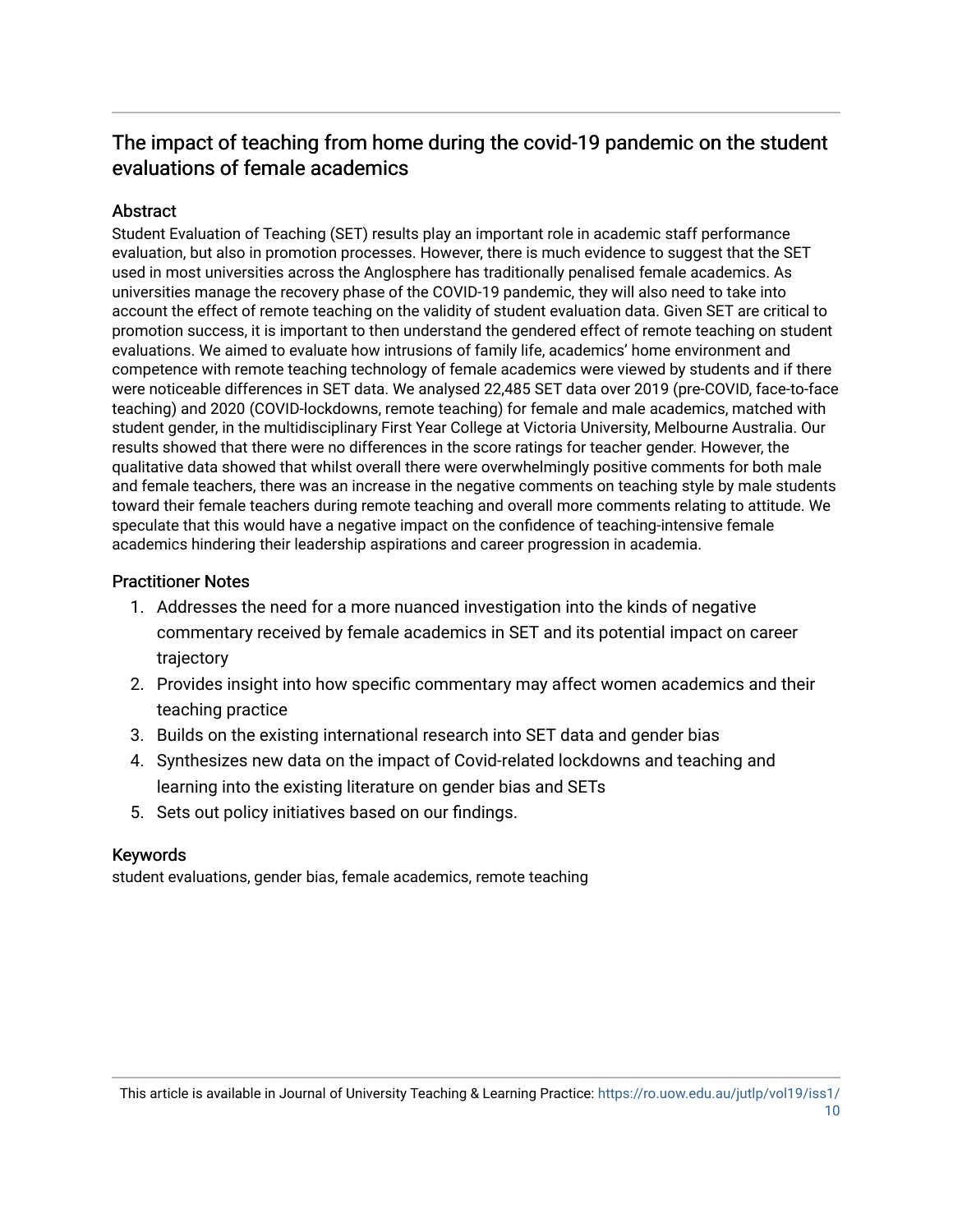### **Introduction**

In 2020, universities across Australia were required to move all their teaching online due to the rapid spread of the COVID-19 virus. This was done in haste and the follow-on effects of such a rapid move to a digital-only teaching platform have yet to be fully realised. For most academics this has meant that for the first time, they have had to teach from their private home spaces, setting up laptops, cameras and microphones in living rooms, studies and bedrooms, allowing students to have visual and audio connection with their homes. In turn, home schooling has meant that students have also been exposed in many cases, to academics' families.

Throughout the period of remote teaching, the usual cycle of Student Evaluation of Teaching (SET) continued. Mandatory use of student evaluation survey data to measure academic staff performance and quality teaching is widespread throughout universities in Australia and worldwide (Shah & Nair, 2012; Cook et al., 2021). SET surveys mean that student judgement recorded either during teaching or shortly after teaching, carries great weight in institutional evaluation of courses, subjects and individual academic performance reviews. Many problems have been identified with institutional reliance on this evaluation measure, including the relatively low response rate, often at about 30% or less (Fan et al., 2019). In addition, students' perceptions of quality teaching have been shown to be subjective and influenced by personal characteristics of the teacher, particularly gender (Cook et al., 2021; Esarey & Valdes, 2020; Lakeman et al., 2021). A 2017 study of a large French cohort of undergraduate students' evaluations found students rated male lecturers consistently more highly with an overall 'excellent' satisfaction score 20% higher than for female lecturers, even though the cohort of students studied the same material and performed equally well in final assessments (Boring, 2017). A study of over 20,000 SET surveys from the School of Business and Economics at the University of Maastricht between 2009 and 2013 found that female teachers were scored on average 37 points lower than male teachers and that this difference was driven by male students (Mengele et al., 2017). A more complex set of variables were studied by Clayson (2020), including age, perceived political beliefs, as well as gender, and he concluded that students, both male and female, have an overall preference for older male instructors (Clayson, 2020). In Australia, large scale studies show that perceived gender, race and sexuality of instructors negatively impact SET scores (Heffernan, 2021). A University of New South Wales study of over 500,000 SET surveys over a six-year period (2010-2016) studied both gender and cultural bias in SET (Fan et al., 2019). This study found that there was bias against women and staff from non-English speaking backgrounds, although this bias was not evenly distributed across disciplines. It was concluded that SET scores are a flawed measure of teaching performance based on these results, as they are less about teaching quality and more about student impression of individual teachers.

However, even with these well researched flaws in the SET system, universities regularly use them in evaluating academics for promotion. This is particularly the case in universities, like Victoria University (VU), in Melbourne, Australia, where there is a specific category of teaching-focussed academic who specialises in teaching (Subbaye & Vithal, 2016; Devlin & Samarawickrema, 2010; Vardi & Quin, 2011). Universities themselves recommend a variety of measures and evidence for teaching quality in promotion guidelines (Subbaye & Vithal, 2016). However, student feedback and SET remain very important and there is anecdotal evidence that academics themselves believe that poor teaching evaluations mean that they will not be promoted. This means that analysis of gendered perceptions of students about their academic teachers during remote teaching will have implications for the promotion prospect of women academics for some time to come.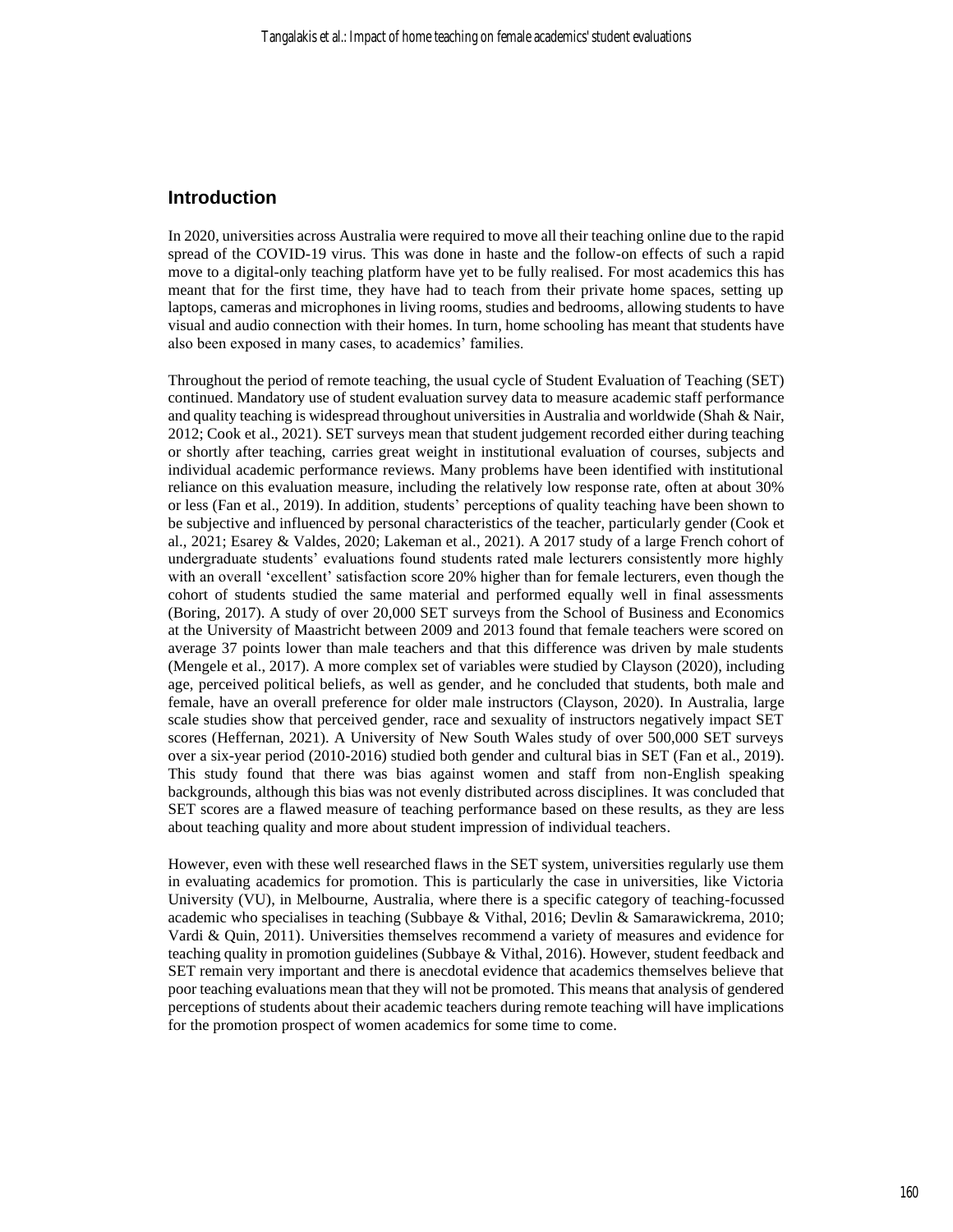The criteria for Teaching evidence at VU in the current promotion guidelines are as follows: 1) Design and planning of learning activities; 2) Teaching and supporting student learning; 3) Assessment and giving feedback to students on their learning and learning support activities; 4) Developing effective learning environments, student support and guidance; 5) Integration of scholarship; and 6) Support and guidance in the development of Higher Degree by Research (HDR) supervision and related research courses. Concrete examples of these criteria list student feedback in five out of six of these criteria and it is important to note that there are more criteria under Teaching, than there are in either Research or Academic Engagement and Leadership. This makes SET data an integral part of the promotion application. For female academics, not mentioning SET data is not possible within the promotion criteria at VU.

Given there is a wealth of studies that demonstrate that SET are influenced by gendered assumptions and stereotypes, this study analysed SET data during the period of home teaching and learning during the COVID-19 lockdowns. While the effect of remote teaching on student perceptions of their own learning has been the subject of emerging studies, the way that teachers and their private spaces are perceived has not had the same attention. The aim of the project was to evaluate the impact of teaching from home during the COVID-19 lockdowns on the student evaluations for female and male academics, gender-matched with students. This study specifically focused on SET data and comments collected from 2019 (pre-COVID; face-to-face teaching) and 2020 (COVID lockdowns; remote teaching) for the multidisciplinary First Year College (FYC) at VU. The FYC was established in late 2017 in response to the introduction of the innovative VU 'Block Model' in which subjects are taught one at a time over a 4-week block, in 3-hour collaborative and active learning workshops with 30 students and one teacher (McCluskey et al., 2019). This model was followed closely in remote format, with students required to be online for the 3-hour workshops, 3 times per week. The FYC has 4350 commencing student enrolments and 160 first year subjects from every course in the university. Ongoing academics and casual or contingent sessional staff from across the university, with an interest in teaching first year, were invited to apply and selected into the FYC after a competitive process (McCluskey et al., 2019). Currently the FYC is comprised of 97 permanent academic staff, 43 (45%) of which are female – of these 67% are teaching-focussed academics (TFAs) and 33% are teaching-research academics (TRAs). The majority of TFAs are early career academics, whilst the majority of TRAs are mid-late career academics. There are currently 6 academics in the professoriate within the FYC, comprised of 3 male professors at the top academic classification; and 4 female and 5 male academics at the Associate Professor level.

## **Method**

Human Ethics approval for this project was provided by the VU Human Research Ethics Committee (HRE21-145). Institutional data was provided by the Data Insights Department at VU. Data was extracted from the student enrolment system to provide information about the student's gender and course and merged with the data extracted from the student evaluation system. A total of 22,485 surveys were included from 2019-2020 (10,280 from 2019 and 12,205 from 2020). All surveys were from first year university students across all disciplines and courses in the institution. Due to the nature of the study no further demographic information was gathered and all information was deidentified.

Data extracted from the student evaluation system was related to the SET surveys that are administered at the conclusion of each teaching period. These surveys are standardised across the institution and ask students to rate their teachers on 6 questions (Table 1) along a 5-point Likert scale (1 = Strongly disagree, 2 = Disagree, 3 = Neutral,  $4 = \text{Agree}$ , 5 = Strongly agree) and provide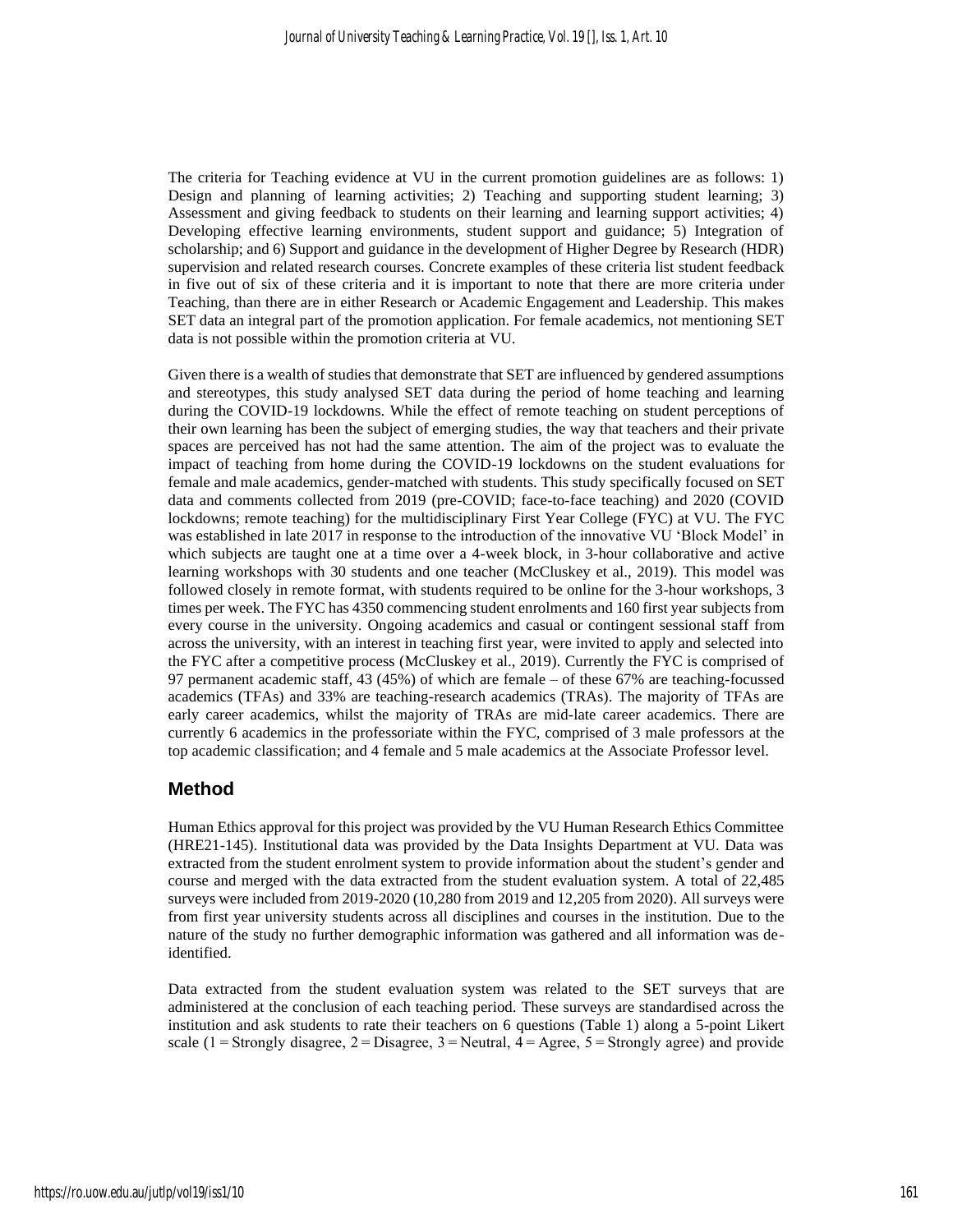written feedback. Survey completion is voluntary. All quantitative data was collated and analysed using Microsoft Excel.

#### **Table 1**

*Student evaluation of teaching (SET) questions*

| <b>Student evaluation of teacher (SET)</b>                                                         |
|----------------------------------------------------------------------------------------------------|
| Overall, I am satisfied with the quality of teaching provided by the lecturer/tutor                |
| This teacher/lecturer gave me helpful feedback                                                     |
| This teacher/lecturer helped make the subject interesting                                          |
| This teacher/lecturer made an effort to understand any difficulties I might be having with my work |
| This teacher/lecturer motivated me to do my best work                                              |
| This teacher/lecturer was good at explaining things                                                |

The second component of this study involved the analysis of the qualitative data. Of the 22,485 surveys that were completed 8343 included qualitative comments, 3678 from 2019 and 4665 from 2020. Negative comments were extracted (255 for 2019, 7% of total; and 365 in 2020, 7.8% of total qualitative comments) and screened, and any comments that were not evaluating the teacher (focussed on subject evaluation for example) were excluded. A thematic analysis was then conducted whereby all negative comments were blind coded by 4 researchers. The core categories and themes were then extracted and are presented in the results section below.

## **Results**

#### *Quantitative phase*

The survey data was initially analysed to determine how many surveys were evaluating female teachers compared to those evaluating male teachers. Survey data evaluating teaching staff who did not specify a gender were excluded from the study due to the comparatively small sample size (n=81). The frequency counts for this data are depicted in Table 2.

#### **Table 2**

*Frequency count for the student evaluation survey data*

|      | Total | <b>Surveys Evaluating Female</b><br>Teachers | <b>Surveys Evaluating Male</b><br>Teachers |
|------|-------|----------------------------------------------|--------------------------------------------|
| 2019 | 10280 | 5565 (54%)                                   | 4671 (45%)                                 |
| 2020 | 12205 | 6391 (52%)                                   | 5777 (47%)                                 |

There was a higher proportion of evaluations for female teachers in comparison to male teachers. To further understand how gender impacts the evaluation of teaching staff, the gender of the student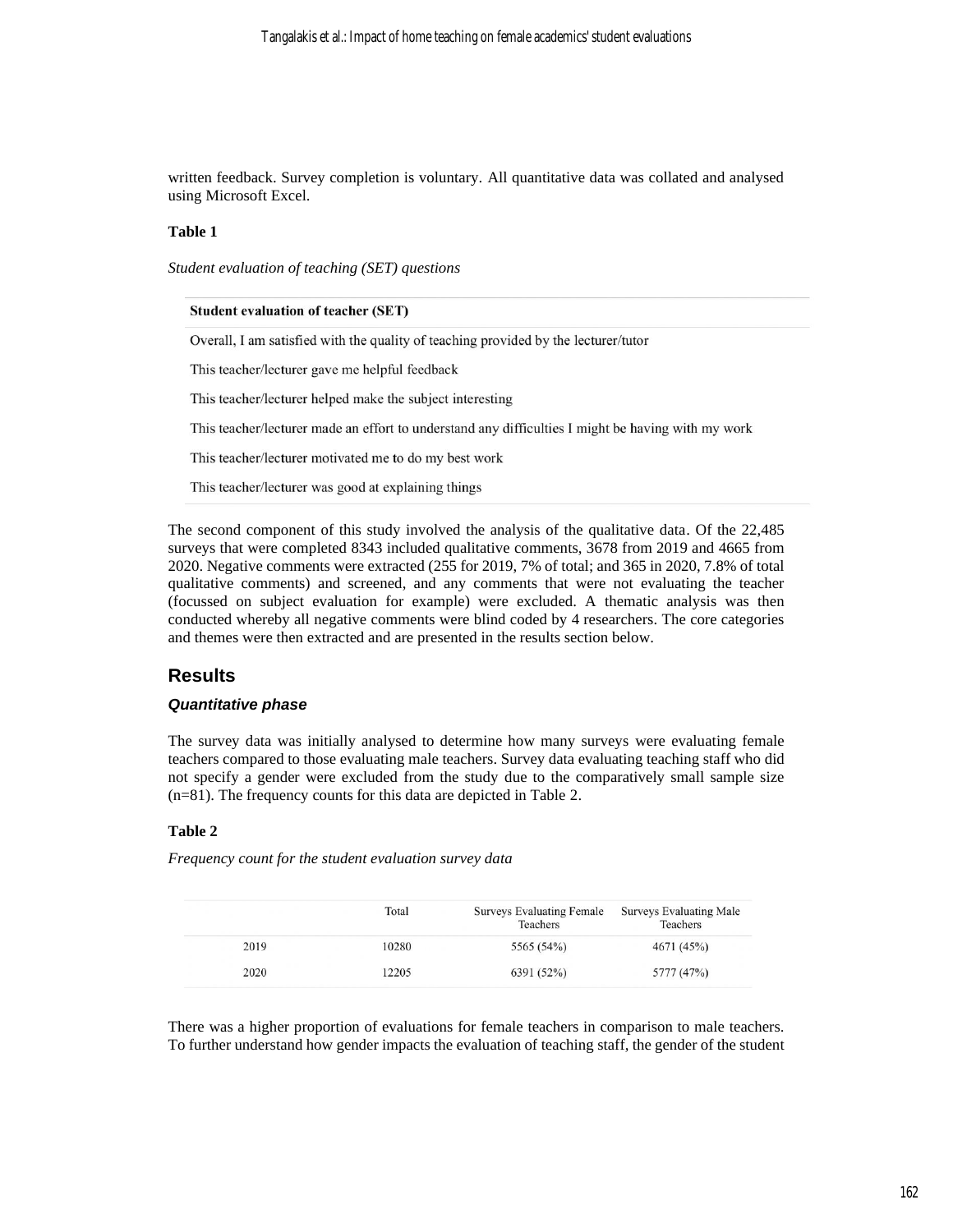conducting the evaluation was also considered. 169 students chose not to specify their gender and were thus excluded from the study. The results are depicted in Table 3.

#### **Table 3**

*Frequency count matching the gender of the student and the gender of the teacher*

|       | Female Student<br><b>Evaluating Female</b><br>Teachers | Female Student<br><b>Evaluating Male</b><br>Teachers | Male Student<br><b>Evaluating Female</b><br>Teachers | Male Student<br><b>Evaluating Male</b><br>Teachers |
|-------|--------------------------------------------------------|------------------------------------------------------|------------------------------------------------------|----------------------------------------------------|
| 2019  | 3538                                                   | 2436                                                 | 2019                                                 | 2198                                               |
| 2020  | 4591                                                   | 3493                                                 | 1772                                                 | 2269                                               |
| Total | 8129                                                   | 5929                                                 | 3791                                                 | 4467                                               |
|       |                                                        |                                                      |                                                      |                                                    |

There was a much higher proportion of female students completing the surveys in comparison to male students. Compared to 2019, during remote learning in 2020, there was an increase in female students completing evaluations for all teaching staff. However, there was only a slight decrease in male students evaluating female teachers and no change in the number of male students evaluating their male teachers for the same period.

The next phase involved analysing the data of the SET questions separately. Question 1 explores how satisfied students are with the quality of teaching. Due to the discrepancies between the number of participants in each category, the raw scores were standardised into percentages to allow for analysis. These standardised scores are depicted in Figure 1.

#### **Figure 1**

*The survey results for question 1 expressed as percentages*



It can be seen from Figure 1 that there is minimal difference between scores from 2019 and 2020, as well as between female and male students and teacher. Independent samples t-tests yielded no significance differences.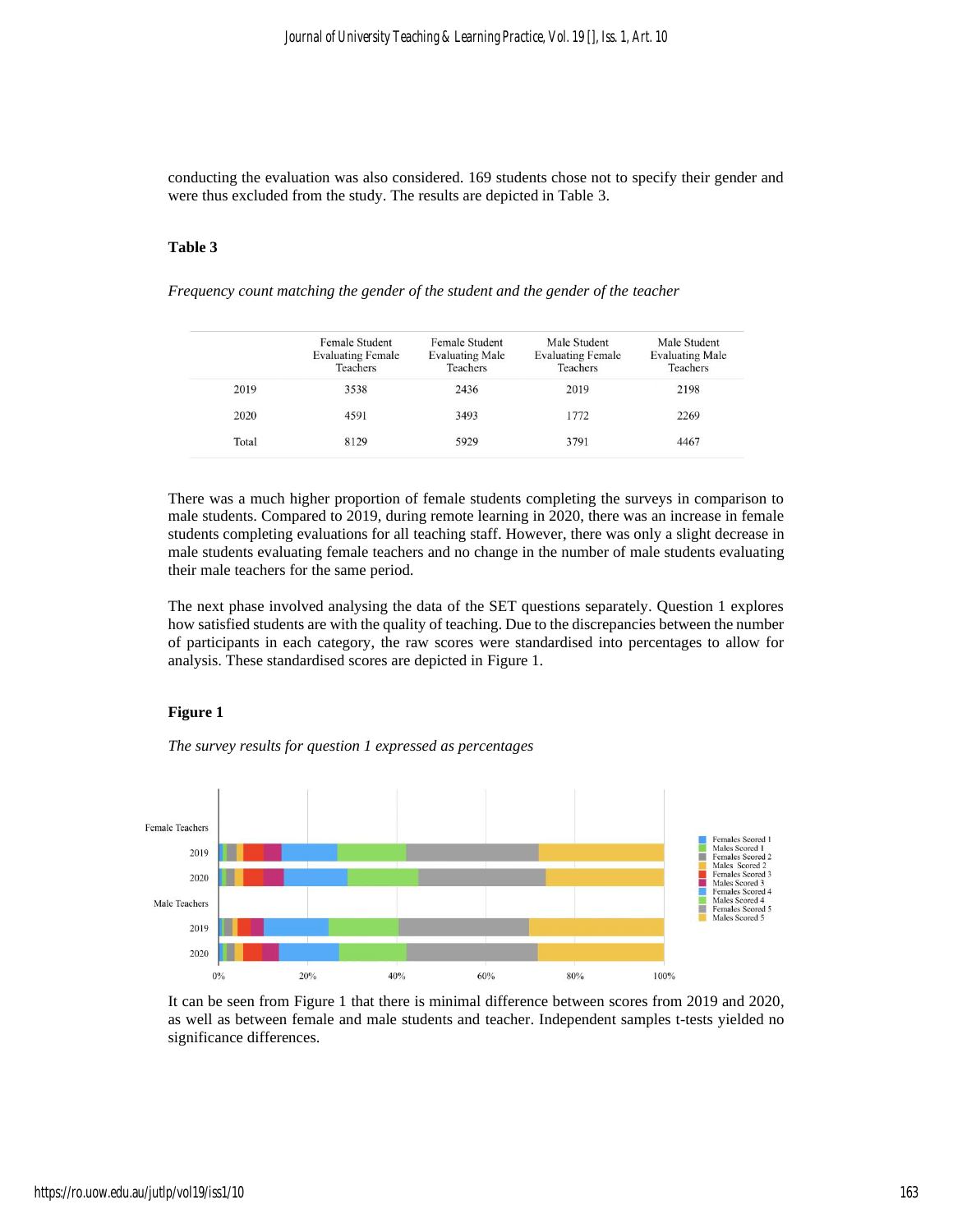Next, we analysed SET question 4, which asks students to rate whether their teacher made an effort to understand the difficulties they may be having with their studies. This question was incorporated as it focuses on the emotional aspect of teaching and empathy. The findings were standardised and are presented in Figure 2 below.

#### **Figure 2**

#### *The survey results for question 4 expressed in percentages*



Similar to the Figure 1, the data here is remarkably consistent regardless of the year of study, the gender of the student or the gender of the teacher. Unsurprisingly independent samples t-tests yielded no significant differences.

Finally, we analysed the results of Question 3, which asks students to rate the teacher's ability to make the content of the subject interesting. Data was converted to percentages and is presented in Figure 3 below.

#### **Figure 3**

*The survey results for question 3 expressed in percentage*

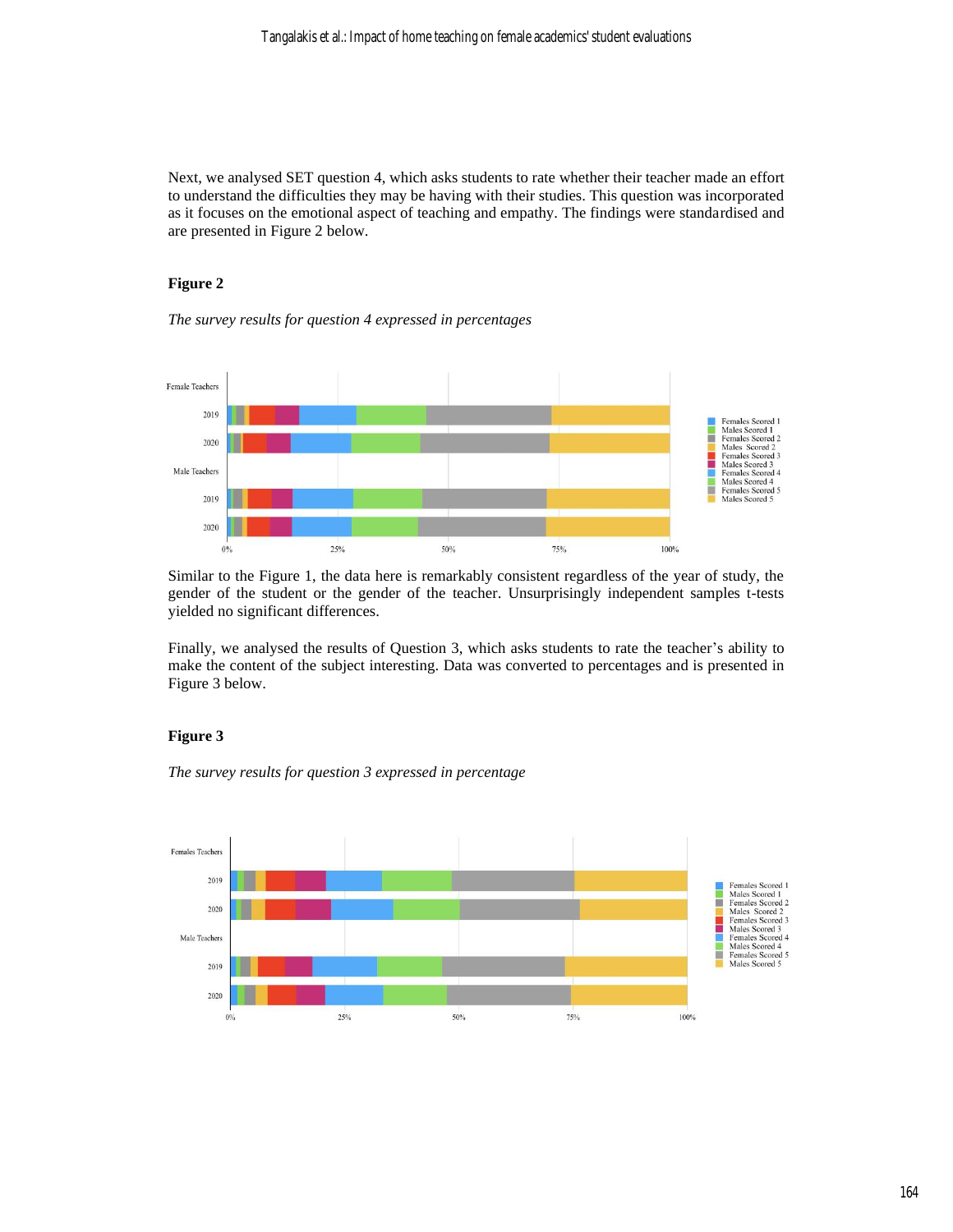Similar patterning was observed as with the previously analysed questions. There were once again no significant differences in scores indicating that overall, the mode of delivery, the gender of the student, and the gender of the teacher have no influence on the quantitative SET scores.

#### *Qualitative phase*

Word clouds produced from the positive comments pertaining to female and male teachers for 2019 and 2020 combined, are shown in Figure 4. Students described the male and female academics comparably, using supportive and appreciative terms.

#### **Figure 4**

*Word clouds depicting the key words drawn from qualitative data for male (left) and female (right) teachers respectively*



Next, we mapped the small percent of negative comments to themes. The 2 main themes which emerged from coding the negative comments were: *teaching style* and *attitude*. Types of comments coded to *teaching style* include 'hard to understand', 'unengaging', 'boring'. Comments coded to *attitude* include 'rude', 'aggressive', 'not helpful', 'unprofessional'. In 2020 perhaps unsurprisingly a new set of *teaching style* comments emerged about the management of online classes, the technology, and the use of zoom. Comments from students in this category included 'technologically incompetent', 'seemed not good at zoom', 'lacked presentation skills on zoom', 'internet would cut out'. A summary of the two main themes is shown in Table 4.

#### **Table 4**

Themed negative student comments for male and female academics

|                         | 2019 Female<br><b>Students</b> | 2019 Male Students | 2020 Female<br><b>Students</b> | 2020 Male Students |
|-------------------------|--------------------------------|--------------------|--------------------------------|--------------------|
| <b>Females Teachers</b> |                                |                    |                                |                    |
| Comments re             | 67(66%)                        | $14(61\%)$         | 95(76%)                        | 64 (91%)           |
| teaching style          | $N = 101$                      | $N = 23$           | $N = 125$                      | $N = 70$           |
| Comments re attitude    | 46(46%)                        | $14(61\%)$         | $50(40\%)$                     | $9(12\%)$          |
|                         | $N = 101$                      | $N = 23$           | $N = 125$                      | $N = 70$           |
| <b>Male Teachers</b>    |                                |                    |                                |                    |
| Comments re             | 62(82%)                        | 43 (78%)           | 56 (80%)                       | 87(87%)            |
| teaching style          | $N = 76$                       | $N = 55$           | $N = 70$                       | $N = 100$          |
| Comments re attitude    | $15(20\%)$                     | 16(29%)            | 18(25%)                        | 8(8%)              |
|                         | $N = 75$                       | $N = 55$           | $N = 70$                       | $N = 100$          |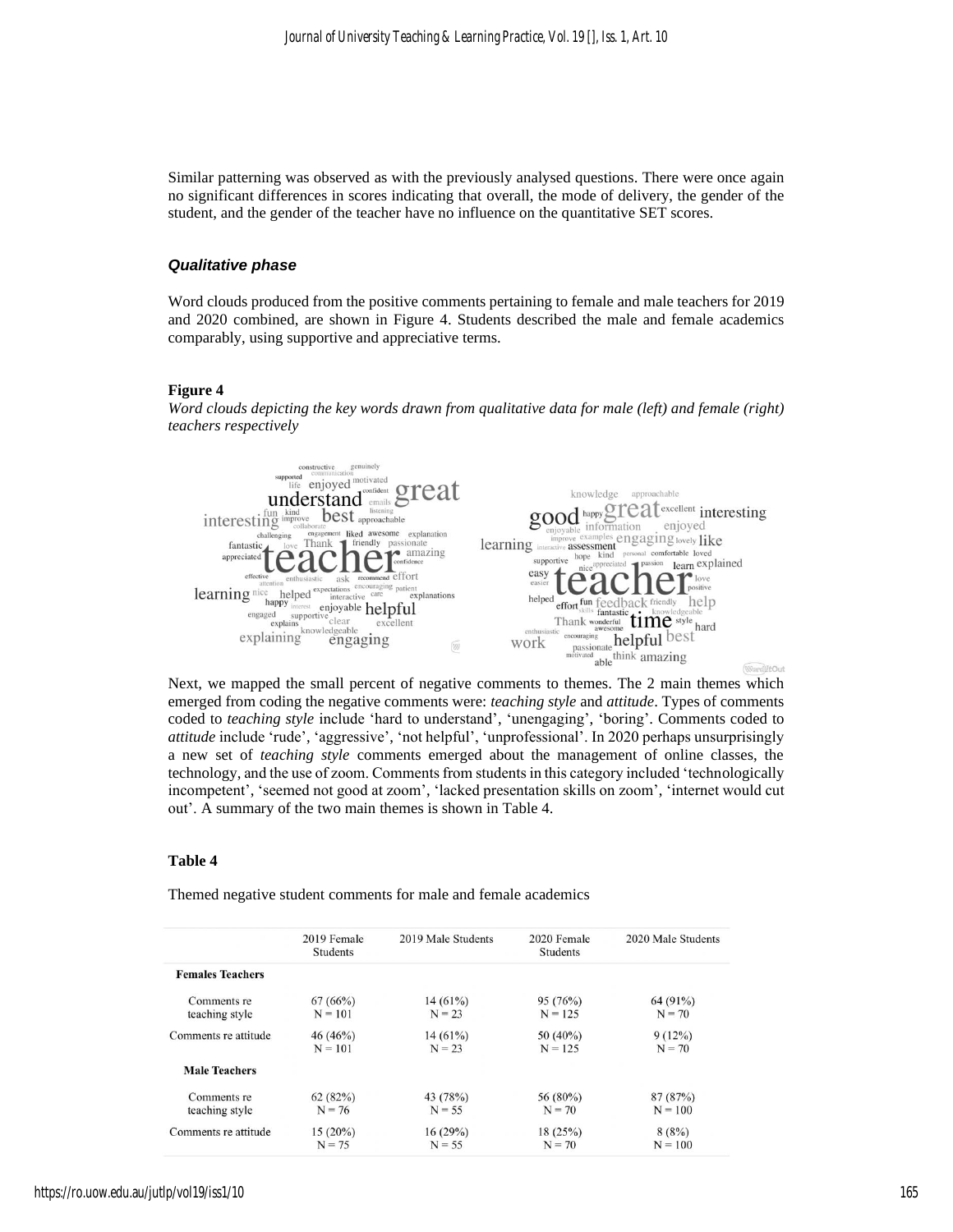A chi-square test of independence was conducted to determine whether a significant association was present:  $X^2$  (6, N = 664) = 69.95, *p*<0.05. This indicates that in 2020 there was an association present between male students and the frequency of negative comments for female teachers in comparison to male teachers for both conditions. In contrast, female students were fairly consistent in the frequency of negative comments, irrespective of staff gender or mode of delivery. Interestingly, we only identified a few comments from female students for female teachers which related to the home environment however, we did not identify any equivalent comments for male academics. Furthermore, comments on teaching were significantly more common than comments on attitude.

## **Discussion**

In early 2020, universities throughout the world were required to modify their teaching methodologies in response to the COVID-19 pandemic. In response to the government's strategy to isolate populations and reduce movements through the instigation of stay-at-home orders, higher education institutions, like many other organisations, were required to quickly convert their face-toface classes to online and remote modes of delivery (Kelly & Lock, 2021). These adapted versions of remote learning were usually based on digital platforms, including video conferencing software. The widespread availability of these technologies meant that combinations of asynchronous and synchronous teaching were easier than they had been in the past. The effects of this rapid and widespread change in teaching methodologies are now being evaluated in studies from throughout the world and in different disciplines (Rapanta et al., 2020; Garris & Fleck, 2020).

This study aimed to investigate the impact that remote teaching had on the SET for staff who identified as female in comparison to teaching staff who identified as male and matched with the gender of the student. Interestingly, the quantitative data yielded no gender differences and no differences between face-to-face and remote teaching. Moreover, consistently the results were positively skewed with on average 80% of staff scoring a 4 (agree) or 5 (strongly agree) on the likert scale. These findings contradict those which have been presented in the past. Boring (2017) for example found that students consistently rated male teaching staff 20% higher than their female counterparts.

The majority of qualitative findings in this study were highly positive in nature. The findings, in particular those from 2020, support the findings of Martin (2020), who observed that in general, students were very appreciative of the effort of staff with the transition to online. This is seen in our results where comments were overly positive and in line with the favourable quantitative results. Many studies show that generally students appreciated the efforts that instructors have put into teaching remotely through the pandemic, although external economic and psychological stressors negatively impacted on their perceptions of their learning (Al-Salman & Haider, 2021; Riley et al., 2021). Factors that influenced this evaluation included individual student feelings of belonging and connectedness (Besser et al., 2020). In Australia, a high-level study of 2020 student evaluations from 118 higher education providers found that the often 'heroic' effort of university teachers put into transitioning to remote learning was recognised and appreciated by students (Martin, 2020). Aspects of online remote teaching appreciated by students were flexible access to teaching materials, academic help and advice and the extra time that teaching staff allocated to ensure student well-being. Measures of approachability and warmth are likely to be even more important to students in the stressful environments of the global pandemic (Pagoto et al., 2021).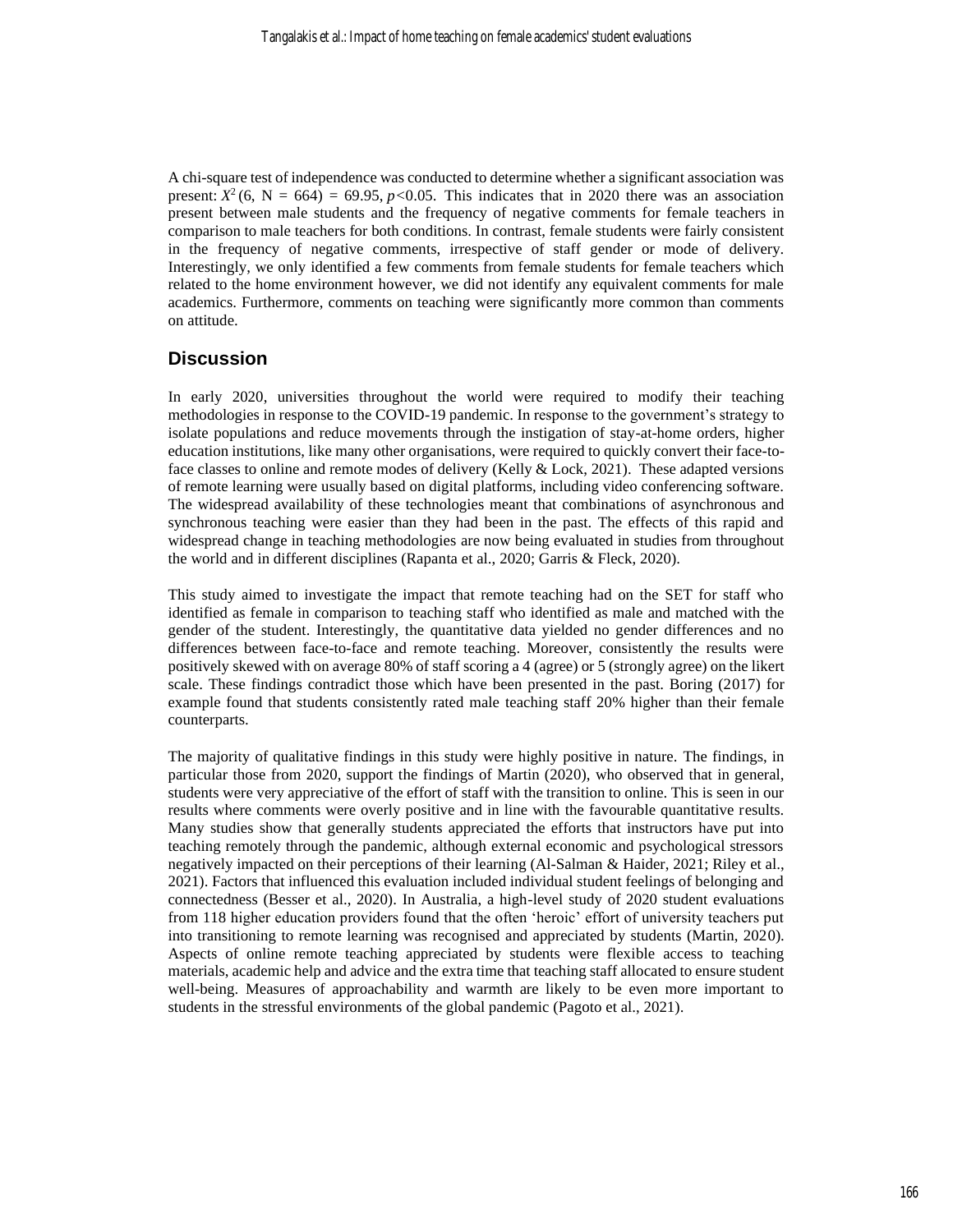Even with the additional supports available from teaching staff, studies are emerging showing that the shift to online learning in the midst of the global emergency resulted in increased study-related stress for university students (von Keyerlingk et al., 2020). These study stressors are increased again for students who are first in family to attend university and more so, for students from culturally diverse migrant or refugee backgrounds, related to poor access to technology, financial pressure and loss of connectedness to in person peer and university support systems (Mupenzi et al., 2020). These smaller studies are confirmed by analysis of the 2020 Australian Government national survey of higher education which showed a sharp decline in all high-level indicators of student-rated student experience (Tice et al., 2021).

However, even though there was a majority of positive comments from students about teaching staff in the sampled SET, there was a significant increase in the number of negative comments made by male students on the teaching style of the female academics during the COVID-19 lockdowns. The types of negative comments that increased during 2020 were those which related to the way that teachers used or were at ease with the technology required for remote learning, teaching styles that were considered inappropriate for adult learners, and teaching attitudes that were considered uncaring or rude.

Some comments related to use of technology, such as

*"she struggled more than my other teachers on zoom" [male student:female academic, 2020]*

*"could benefit from additional training on how to use zoom" [male student:female academic, 2020]*

*"She seemed completely technologically incompetent, which for a University teacher is just unacceptable". [female student: female academic, 2020]*

This may reflect that students, particularly male students did not expect that their female teachers would be able to manage the technology and so were critical of them when there were technological issues with zoom.

There were other comments from students about their teachers that indicated differences in expectations and attitudes towards female and male teachers. In both 2019 and 2020, there were negative comments about the teaching style of female academics that indicated students may be bringing preconceived ideas based on their own experiences with high school teaching. These were coded as 'condescending'. Some of these comments included:

*"I felt like I was back in high school' [female student: female teacher 2019]*

*"did not feel like an adult learning environment" [female student: female teacher, 2019]*

*"She treats us like a bunch of elementary school students" [male student: female teacher, 2019]*

It is possible that these students' experience of female teachers in the past meant that they viewed their university teachers through a similarly negative lens when their expectations of university level were not met.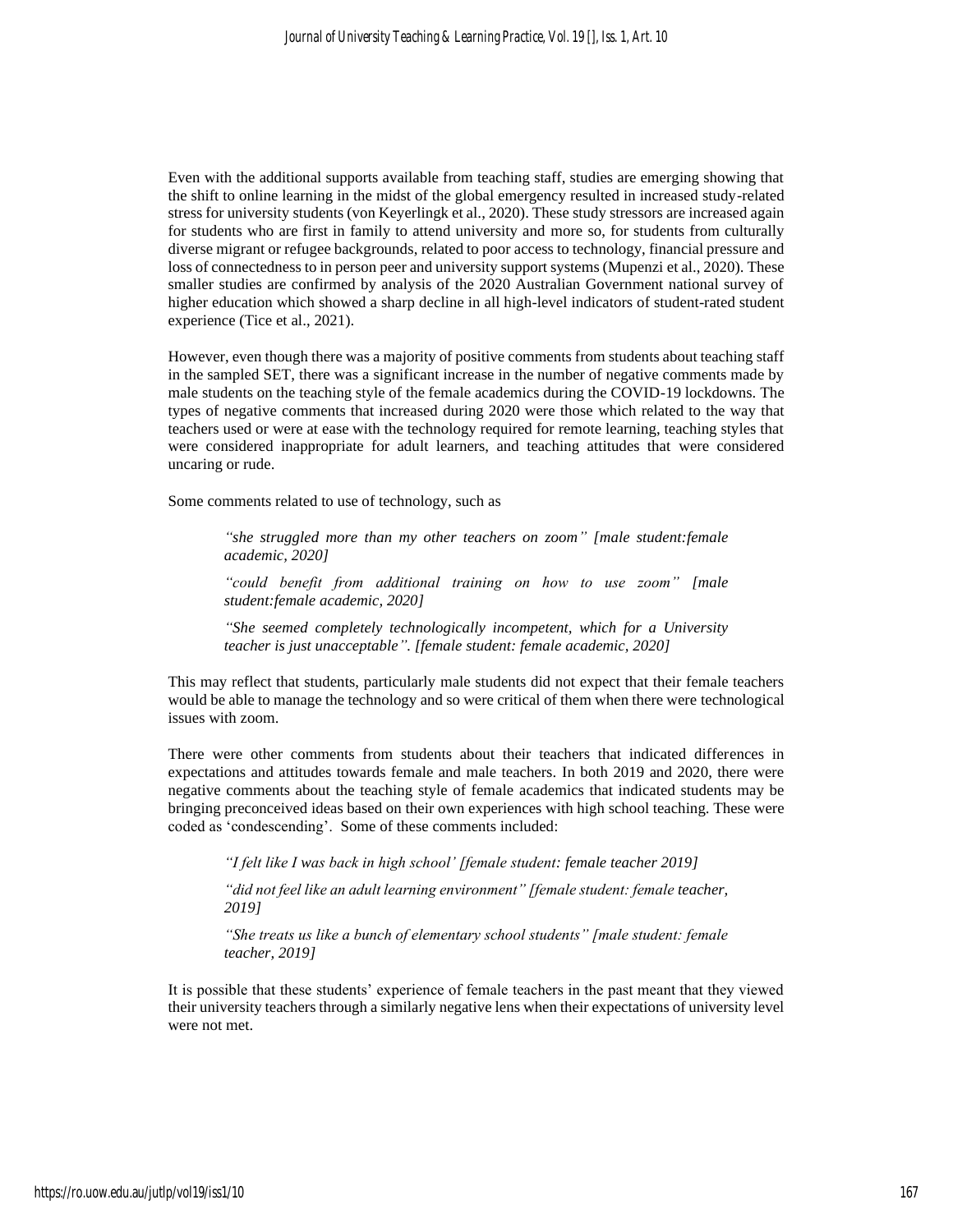Negative comments about female teachers' attitudes focus more on attributes such as 'rude' or 'unhelpful'. This suggests that some students expect their female teachers to be more caring or helpful than their male colleagues and so were disappointed when their expectations were not met:

*"brushed over the work – aggressive" '[male student: female teacher, 2019]*

*"When I asked for help she didn't help" [male student: female teacher, 2020]*

*"She was disorganised, unhelpful and rude" [female student: female teacher, 2020]*

*"I didn't get any advice or help during my assignments' [female student: female teacher, 2020]*

While these comments about attitude were similar from both male and female students towards their female teacher, male students made negative comments far more often about female teachers' knowledge and discipline competence.

*"She had no idea" [male student: female academic, 2020]*

*"concepts were not fully explained and key concepts were left out" [male student: female academic, 2020]*

These comments, although few in number, do correlate to previous studies that have found that male students did not respect that their female teachers were knowledgeable about the content of their classes (Boring, 2017).

How might these negative comments impact on the confidence and self-efficacy of a primarily teaching-focused female academic and her leadership and career aspirations? Literature on selfesteem and negative stereotyping suggests that there is a measurable negative effect on self-belief about employability for women and minority groups when exposed to negative stereotyping (Owuamalam & Zagefka, 2014). A study that focused on women's leadership aspirations found exposure to negative stereotypes undermined women's confidence in leadership tasks (Davies et al., 2005).

While the present study did not have the scope to measure the effect of negative SET feedback on individual academics, it is well-known that academia remains a field where 'imposter syndrome' remains rife (especially for female academics). Imposter syndrome is 'fear of exposure as a fraud in one's abilities and an inability to internalize accomplishments and successes' (Laux, 2018). Research shows that feelings of imposter syndrome actively hold women back from seeking promotion and putting themselves forward for leadership positions (Laux, 2018). Teaching from a home environment may aggravate these feelings of imposter syndrome as the teacher is taken out of the professional workplace setting. Studies show that women in Australia spent more time during lockdown looking after their children. A report commissioned by the Australian Institute of Family Studies (AIFS) showed that 52% of respondents remarked that in heterosexual families it was usually the mother who did the bulk of the caring with only 11% of the respondents claiming it was solely the father (Hand et al., 2020). Teaching remotely via video conferencing allows learners to see the teacher in their home environment. This is a space that is inherently informal and private compared with the lecture hall and seminar room. Learners can potentially see the private spaces, decoration, plants, pets, children and spouses of teachers in ways that are unimaginable in the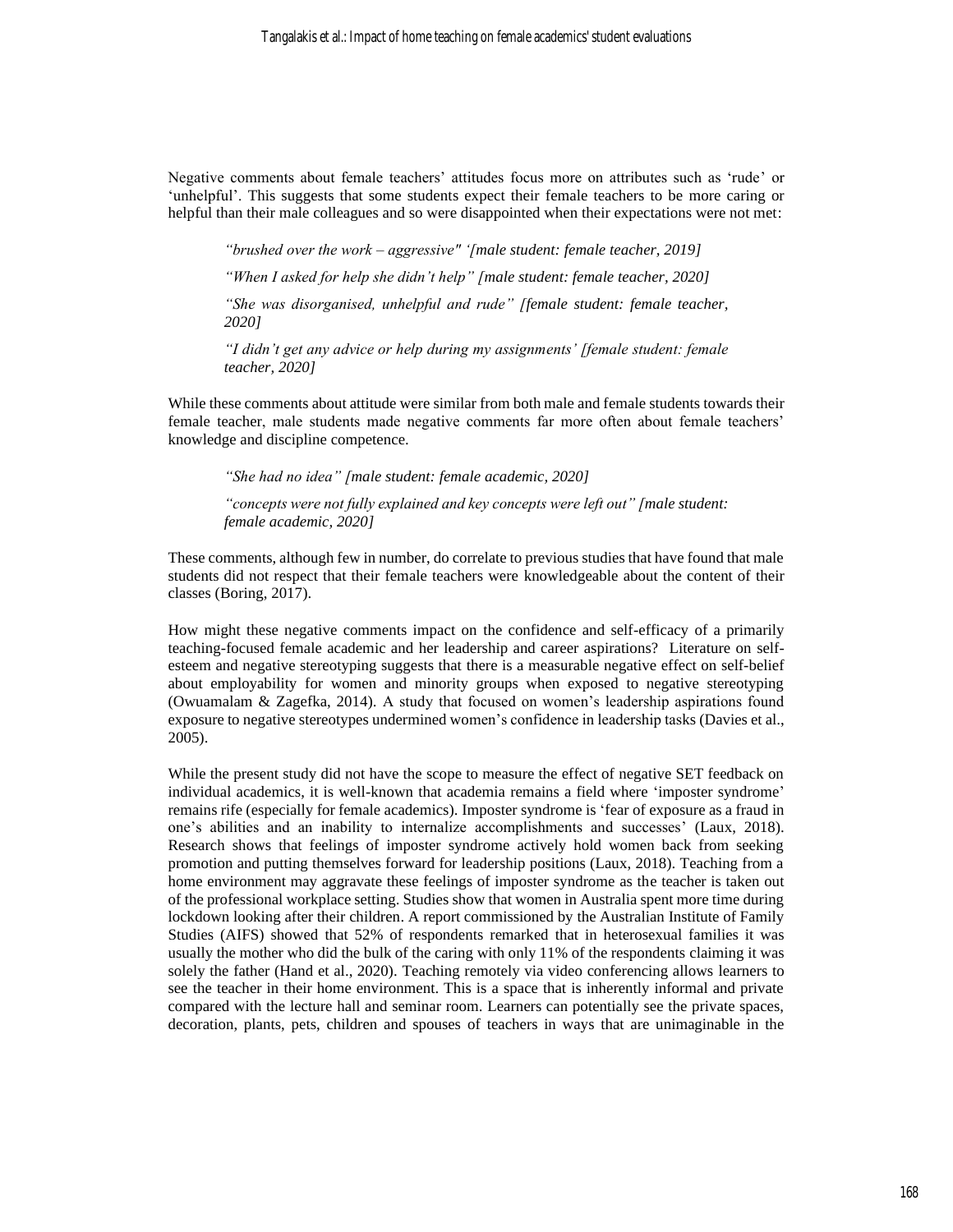professional setting of the university. Female students, but no male students, commented about the female academic's home environment, including being interrupted by children and pets:

*"I also understand it's a hard time having to be at home and having family home however it was distracting when her child would interrupt her." [female student: female academic, 2020]*

*"While doing online class X's husband (guess) kept doing house work in the background and I can hear him drilling for 5 mins and it was just distracting. And this happened every session with her." [female student: female academic, 2020]*

"your dog is very loud but it was fun seeing u teach while at the same time *maintaining your pet." [female student: female academic, 2020]*

There were no such comments made for the male academics.

The results of this study showed that the Australian University remains a gendered domain. While there is little in the say of SET scores in this particular dataset to show a bias based on scores towards male academics, a clear bias could be seen in the written components of the SET. Female teachers were 50% more likely as their male colleagues to receive negative feedback based on their teaching style during remote teaching. In addition, female academics were more likely to receive negative comments about attitude from students, irrespective of gender or mode of delivery. SET are designed so that students can comment explicitly on teaching practice in the hopes that the teacher will take on this feedback to improve their work. That is, the commentary from SET surveys is supposed to be educative and constructive for the teacher receiving them. Nowhere in the SET are students encouraged to discuss a teacher's attitude as this is rather more ephemeral, or a part of a teacher's personality, and should have little or no bearing on job performance. What can be seen in the negative comments about attitude is the gendered assumption that female teachers should be more caring and more helpful than their male colleagues. This idea no doubt comes from both gender stereotypes of female as 'nurturing' as well as the differences found at different school levels: where pre-primary education is dominated by care and tertiary education is supposed to shift away from the teacher as carer, to the teacher as a disciplinary authority. It is clear from the negative comments that some students found this shift difficult to navigate.

Thus the academy remains profoundly gendered and within teaching and learning spaces a 'doublebind' exists where normative 'gendered expectations (that women be nurturing and supportive) conflict with the professional expectations of a higher-education instructor (that they be authoritative and knowledgeable)…[which when transgressed] can also result in student disapproval' (MacNell et al., 2015). Additionally, the cohort of students needs to be factored into this, especially at a university such as VU where students tend to be first-in-family, culturally and linguistically diverse and predominantly from non-English speaking backgrounds. This difference in what the renowned sociologist Pierre Bourdieu has termed *cultural capital,* may also play a role in what students expect from tertiary education.

## **Recommendations**

Given the ways in which SET surveys are still used within the academy, particularly their importance in promotion applications, the negative aspects engendered by poor feedback from students needs to be addressed. There is a causal relationship between women being promoted and women ascending up the academic ladder into positions of leadership. Moreover, it remains unclear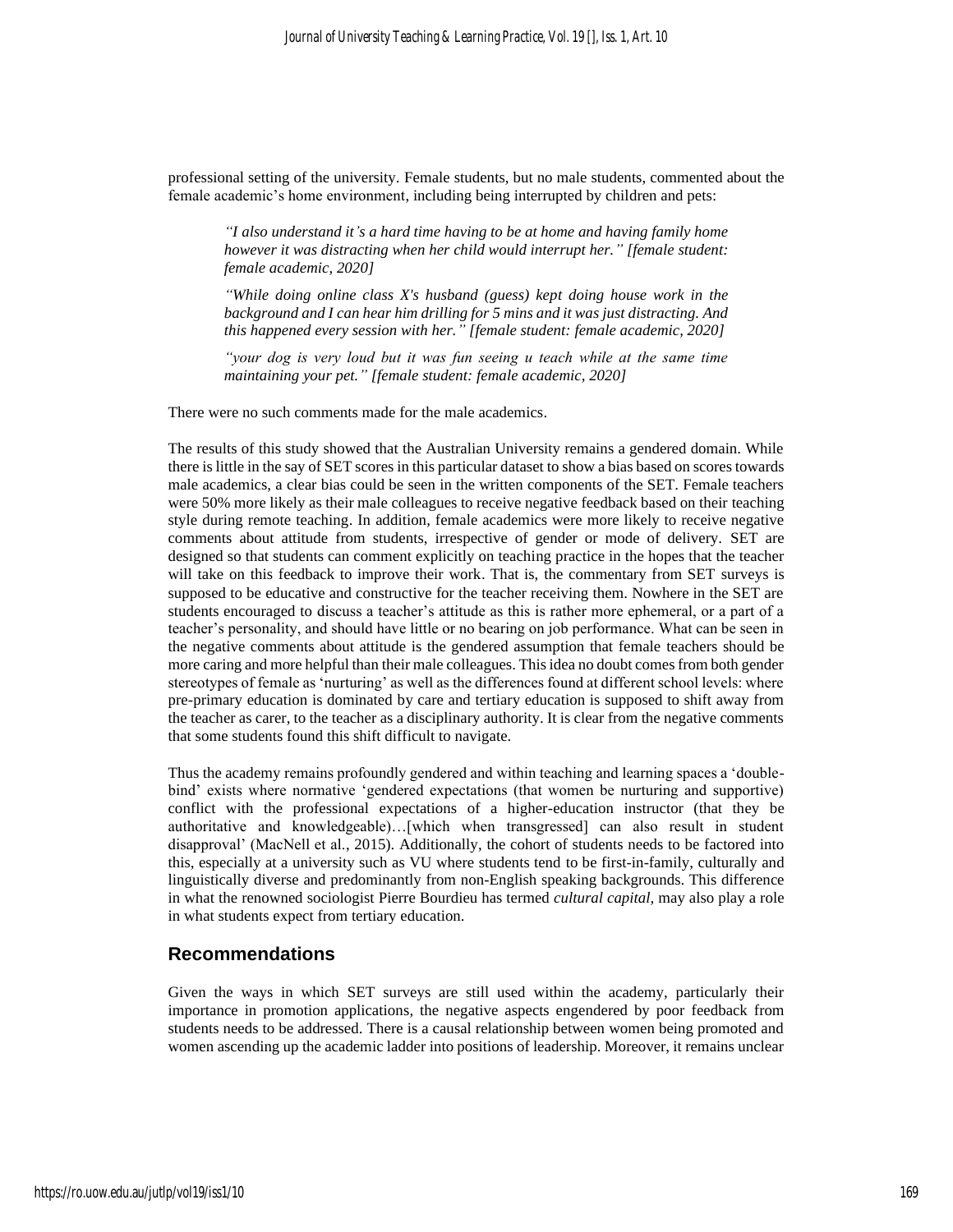as to who is reading the SET data and for what purpose. It is entirely plausible that senior managers may withdraw their support for an individual academic's promotion based on their own reading of that staff member's SET comments. Given the centrality of SET data in career development, we would make the following recommendations:

- That an amnesty is placed on negative comments in SET data from 2020 and 2021 (due to COVID) by line managers and members of the promotion panels;
- That a guide is created for people reading SET data individual staff members, their line managers and senior managers, as well as members of promotion panels - so that they are aware of the gendered issues around SET;
- That a workshop be developed for female academics who have encountered negative SET feedback that includes strategies on how to deal with them this may include mental health training, sharing the purpose of the SET and the feedback with students, focusing on the positive comments rather than the few negative comments and citing the literature in promotion applications; and
- That implicit gender bias training for students be developed, to be completed at the commencement of each year or prior to the start of the first SET rating period and that cautionary information be added in the instructions to students undertaking SET.

We would also suggest that the data we have encountered in this study needs to be replicated in a number of ways, such as across different year levels (including post-graduate study) as well as across different academic institutions. The next critical step in this work would be to interview female staff and ask them exactly what impacts negative SET scores and comments have had on their career aspirations and leadership ambitions.

## *Limitations*

As teachers were de-identified, we were unable to separate out the sessional staff from the permanent staff, the latter of which have undergone substantial amounts of professional development on teaching and learning over the last 3 years. We also recognise that the staff profile of the multidisciplinary FYC at VU, with a high proportion of TFAs may not be typical of Faculties at other universities and this may have affected the data. Future studies will evaluate the SET from staff teaching across second and third year in the university and investigate correlations between teachers, student demographic and course profiles.

## *Acknowledgements*

We thank the Data Insights Department at VU, Daniel Loton and Cameron Stein for assistance with the data extraction.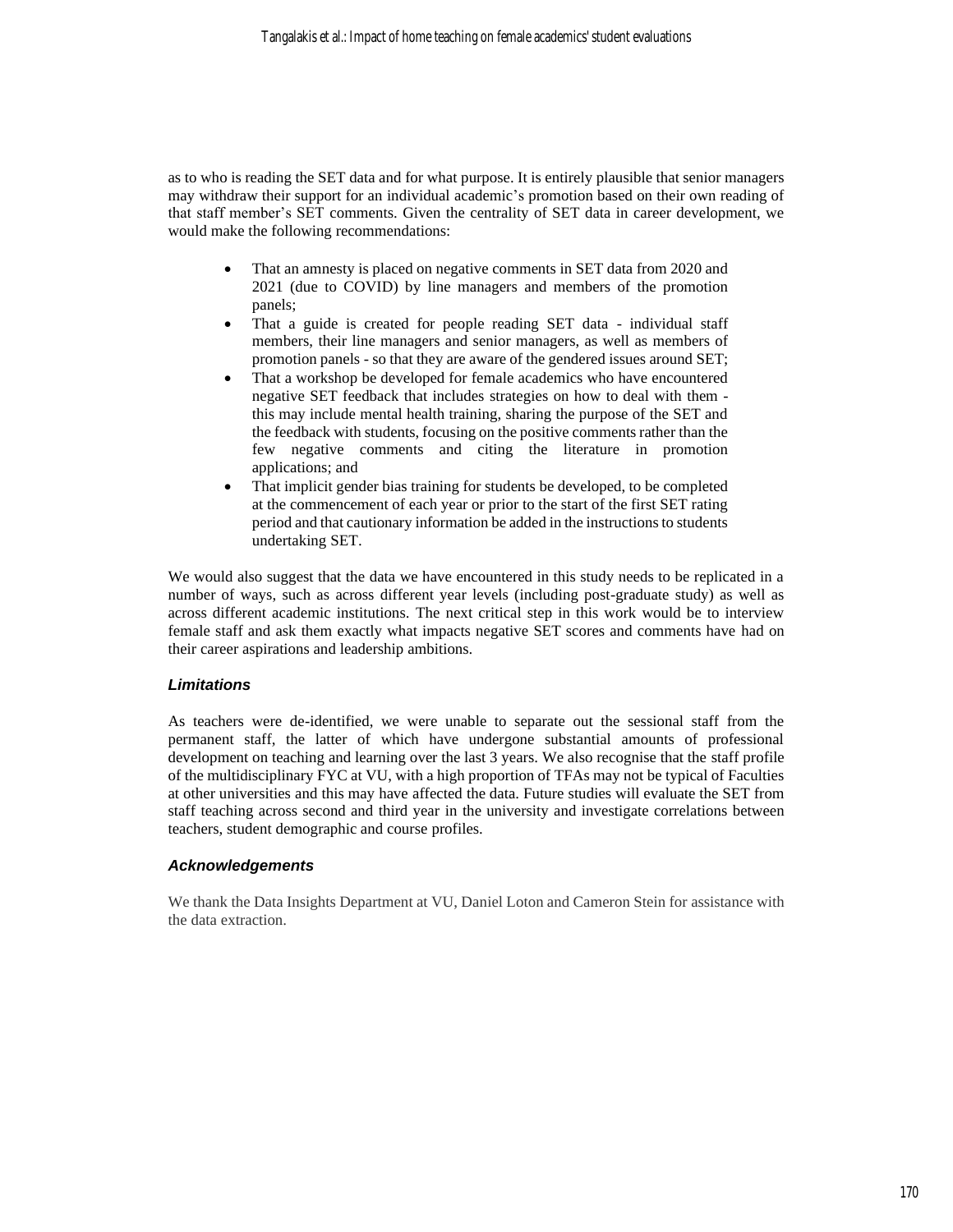## **References**

- Al-Salman, S., & Haider, A. S. (2021). Jordanian University Students' Views on Emergency Online Learning during COVID-19. *Online Learning, 25*(1), 286-302. https://doi.org/10.24059/olj.v25i1.2470
- Besser, A., Flett, G. L., & Zeigler-Hill, V. (2020). Adaptability to a sudden transition to online learning during the COVID-19 pandemic: Understanding the challenges for students. *Scholarship of Teaching and Learning in Psychology.* [https://doi.org/10.1037/stl0000198](https://psycnet.apa.org/doi/10.1037/stl0000198)
- Boring, A. (2017). Gender biases in student evaluations of teaching. *Journal of Public Economics,* 145, 27-41. <https://doi.org/10.1016/j.jpubeco.2016.11.006>
- Clayson, D. E. (2020). Student perception of instructors: the effect of age, gender and political leaning. *Assessment & Evaluation in Higher Education,* 45(4), 607-616. <https://doi.org/10.1080/02602938.2019.1679715>
- Cook, C., Jones, J., & Al-Twal, A. (2021). Validity and fairness of utilising student evaluation of teaching (SET) as a primary performance measure. *Journal of Further and Higher Education*[. https://doi.org/10.1080/0309877X.2021.1895093](https://doi.org/10.1080/0309877X.2021.1895093)
- Davies, P. G., Spencer, S. J., & Steele, C. M. (2005). Clearing the Air: Identity Safety Moderates the effects of stereotype threat on Women's leadership aspirations. *Journal of Personality and Social Psychology,* 88 (2), 276-287. https://doi.org/10.1037/0022-3514.88.2.276
- Devlin, M., & Samarawickrema., G. (2010). The Criteria of Effective Teaching in a Changing Higher Education Context. *Higher Education Research & Development, 29*(2), 111-124. https://dx.doi.org/10.1080/07294360903244398
- Esarey, J., & Valdes, N. (2020). Unbiased, reliable, and valid student evaluations can still be unfair. *Assessment & Evaluation in Higher Education, 45*(8), 1106-1120. https://doi.org[/10.1080/02602938.2020.1724875](https://doi.org/10.1080/02602938.2020.1724875)
- Fan Y, Shepherd L.J., Slavich, E., Waters, D., Stone, M., Abel R, et al. (2019) Gender and cultural bias in student evaluations: Why representation matters. *PLoS ONE* 14(2): Article e0209749. https://doi.org/10.1371/journal.pone.0209749
- Garris, C.P., and Fleck, B. 2020. Student evaluations of transitioned-online courses during the COVID-19 pandemic. *Scholarship of Teaching and Learning in Psychology*. [http://dx.doi.org/10.1037/stl0000198.](http://dx.doi.org/10.1037/stl0000198)
- Hand, K., Baxter, J., Carroll, M., & Budinski, M. (2020). *[Families in Australia Survey: Life during](https://aifs.gov.au/publications/families-australia-survey-life-during-covid-19)  [COVID-19 Report no. 1: Early findings](https://aifs.gov.au/publications/families-australia-survey-life-during-covid-19)*. Melbourne: Australian Institute of Family Studies.
- Kelly, K., & Lock, E. (2021). That synching feeling: An exploration of student engagement in an online environment. *Student Success, 12*(2), 1-10.<https://doi.org/10.5204/ssj.1771>
- Lakeman, R., Coutts, R., Hutchinson, M., Lee, M., Massey, D., Nasrawi, D. & Fielden, J. (2021). Appearance, insults, allegations, blame and threats: an analysis of anonymous nonconstructive student evaluation of teaching in Australia, A*ssessment& Evaluation in Higher Education*, https://doi.org/10.1080/02602938.2021.2012643
- Laux, S. E. (2018). Experiencing the Imposter Syndrome in Academia: Women Faculty Members' Perception of the Tenure and Promotion Process. Retrieved 2 December 2021 from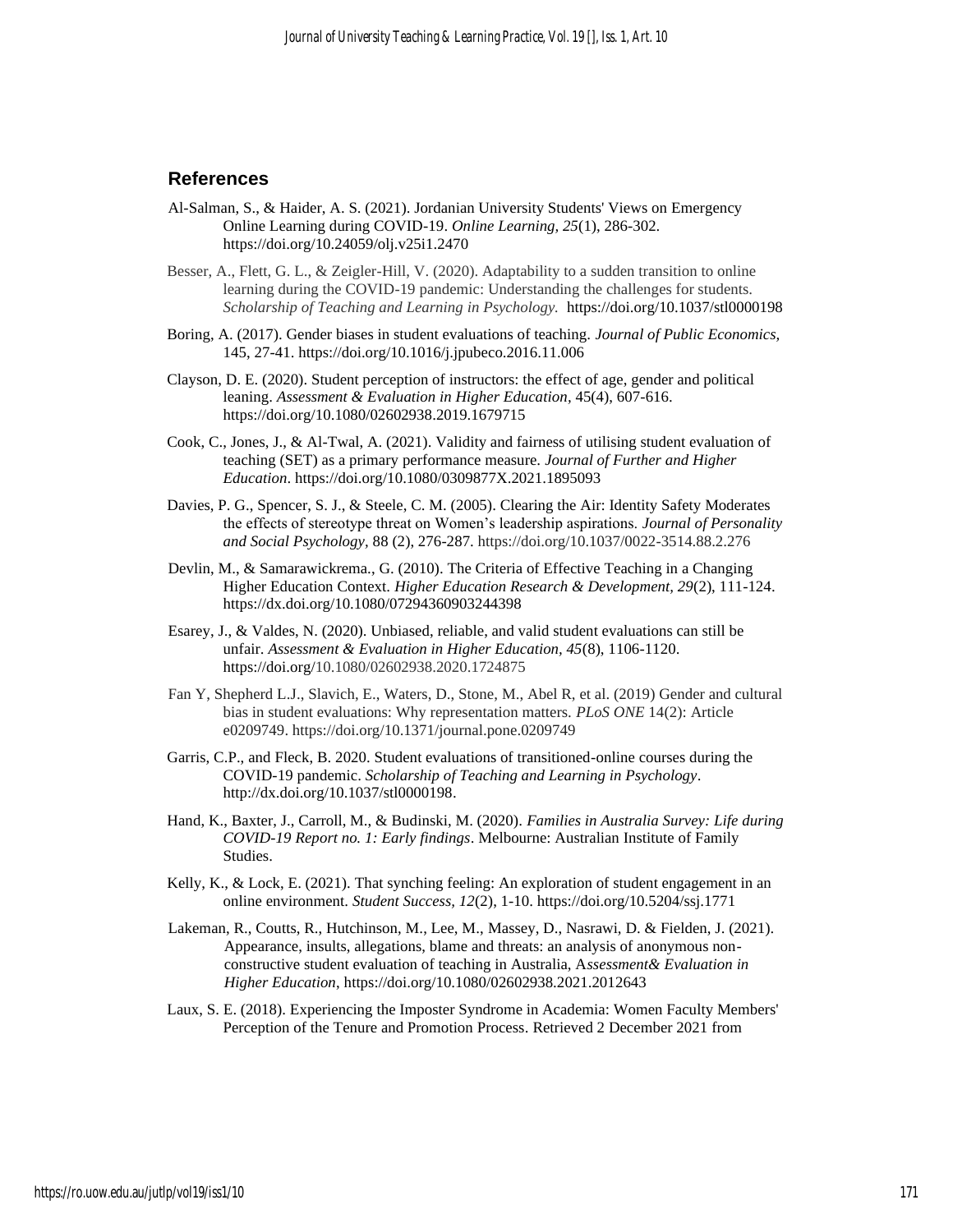https://www.proquest.com/dissertations-theses/experiencing-imposter-syndromeacademia-women/docview/2070929379/se-2?accountid=14844

- Heffernan, T. (2021). Sexism, racism, prejudice, and bias: a literature review and synthesis of research surrounding student evaluations of courses and teaching, *Assessment & Evaluation in Higher Education,*1-11 <https://doi.org/10.1080/02602938.2021.1888075>
- MacNell, L., Driscoll, A., & Hunt, A. (2015). What's in a name? exposing gender bias in student ratings of teaching. *Innovative Higher Education,* 40 (4), 291-303. https://doi.org/10.1007/s10755-014-9313-4
- Martin, L. (2020). Foundations for Good Practice: The Student Experience of Online Learning in Australian Higher Education during the COVID-19 Pandemic. TEQSA, Retrieved 2 December 2021 from https://www.teqsa.gov.au/
- McCluskey, T., Weldon, J., & Smallridge, A. (2019). Rebuilding the first year experience, one block at a time: A Practice Report. *Student Success*, 10 (1). pp. 1-15. https://doi.org/10.5204/ssj.v10i1.1148
- Mengel, F., Sauermann, J., & Zölitz, U. (2017). Gender Bias in Teaching Evaluations. In *IZA Discussion Papers 11000,* Institute of Labor Economics (IZA). https://doi.org/10.2139/ssrn.3037907
- Mupenzi, A., Mude, W., & Baker, S. (2020). Reflections on COVID-19 and impacts on equitable participation: the case of culturally and linguistically diverse migrant and/or refugee (CALDM/R) students in Australian higher education *Higher Education Research & Development,* 39, 1337-1341. https://doi.org10.1080/07294360.2020.1824991
- Owuamalam, C. K., & Zagefka, H. (2014). On the Psychological Barriers to the Workplace: When and why meta stereotyping undermines employability beliefs of women and ethnic minorities. *Cultural Diversity and Ethnic Minority Psychology,* 20(4), 521-528. https://dx.doi.org/10.1037/a0037645
- Pagoto, S., Lewis, K. A., Groshon, L., Palmer, L., Waring, M. E., Workman, De Luna, N & Brown., N. P. (2021). STEM Undergraduates' Perspectives of Instructor and University Responses to the COVID-19 Pandemic in Spring 2020. *PLoS ONE,* 16(8), 1-20. Article e0256213. https://doi.org/10.1371/journal.pone.0256213
- Rapanta, C., Botturi, L., Goodyear, P., Guàrdia, L., & Koole, M. (2020). Online university teaching during and after the Covid-19 crisis: Refocusing teacher presence and learning activity. *Postdigital Science and Education*, *2*(3), 923-945. https://doi.org/10.1007/s42438-020-00155-y
- Riley, E., Capps, N., Ward, N., McCormack, L., & Staley, J. (2021). Maintaining Academic Performance and Student Satisfaction during the Remote Transition of a Nursing Obstetrics Course to Online Instruction. *Online Learning,* 25(1), 220-229. https://doi.org/10.24059/olj.v25i1.2474
- Shah, M., & Nair, C. S. (2012). The changing nature of teaching and unit evaluations in Australian universities. *Quality Assurance in Education,* 20(3), 274-288. <https://doi.org/10.1108/09684881211240321>
- Subbaye, R., & Vithal, R. (2016). Teaching criteria that matter in university academic promotions. *Assessment and Evaluation in Higher Education*, 42(1), 37-60. https://doi.org[/10.1080/02602938.2015.1082533](https://doi.org/10.1080/02602938.2015.1082533)